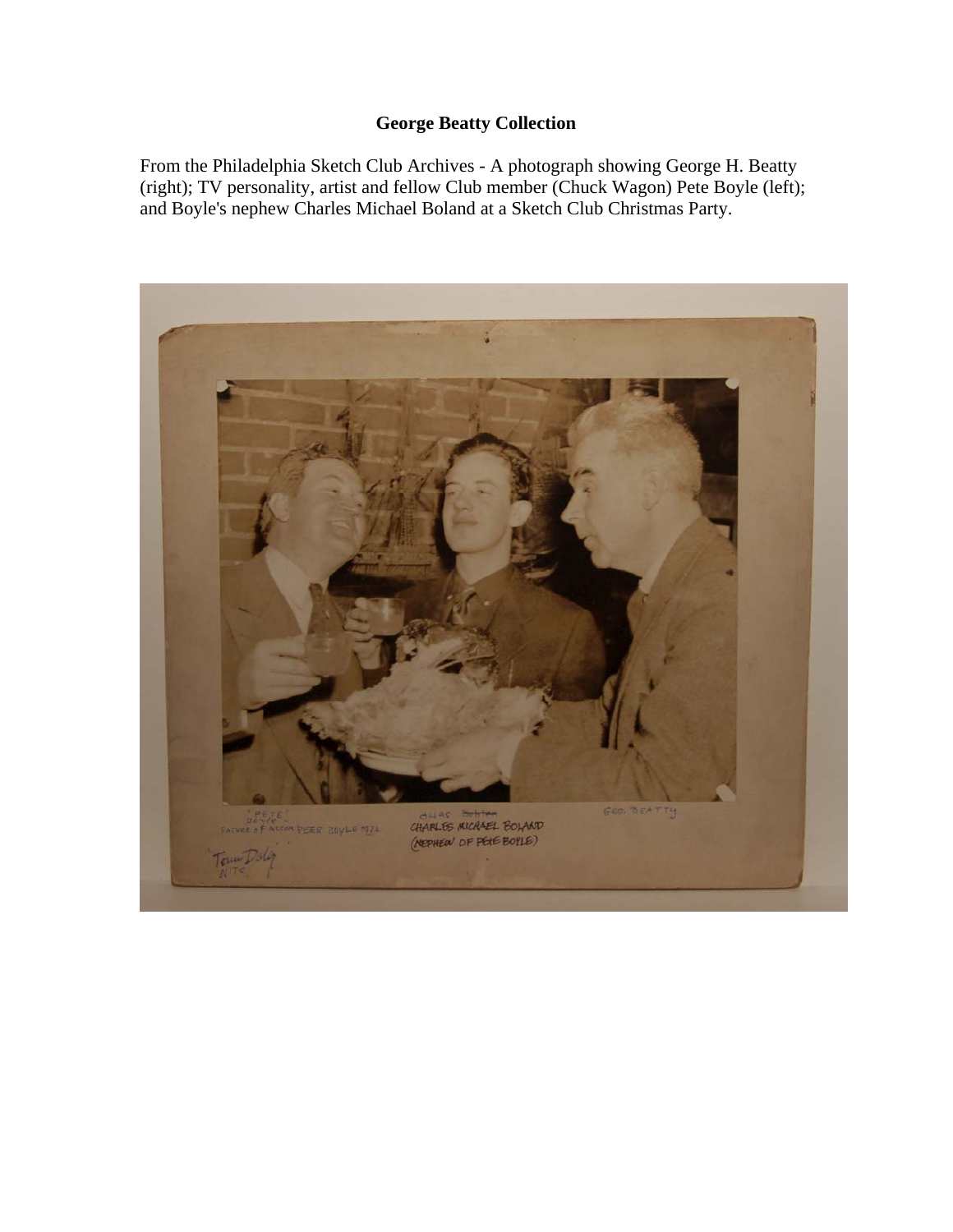

George H. Beatty *Old Tree and House,* 1931 Etching



George H. Beatty *Twilight*  Etching



George H. Beatty *Moonlight,* 1931 Etching



George H. Beatty *November Sunset*  Etching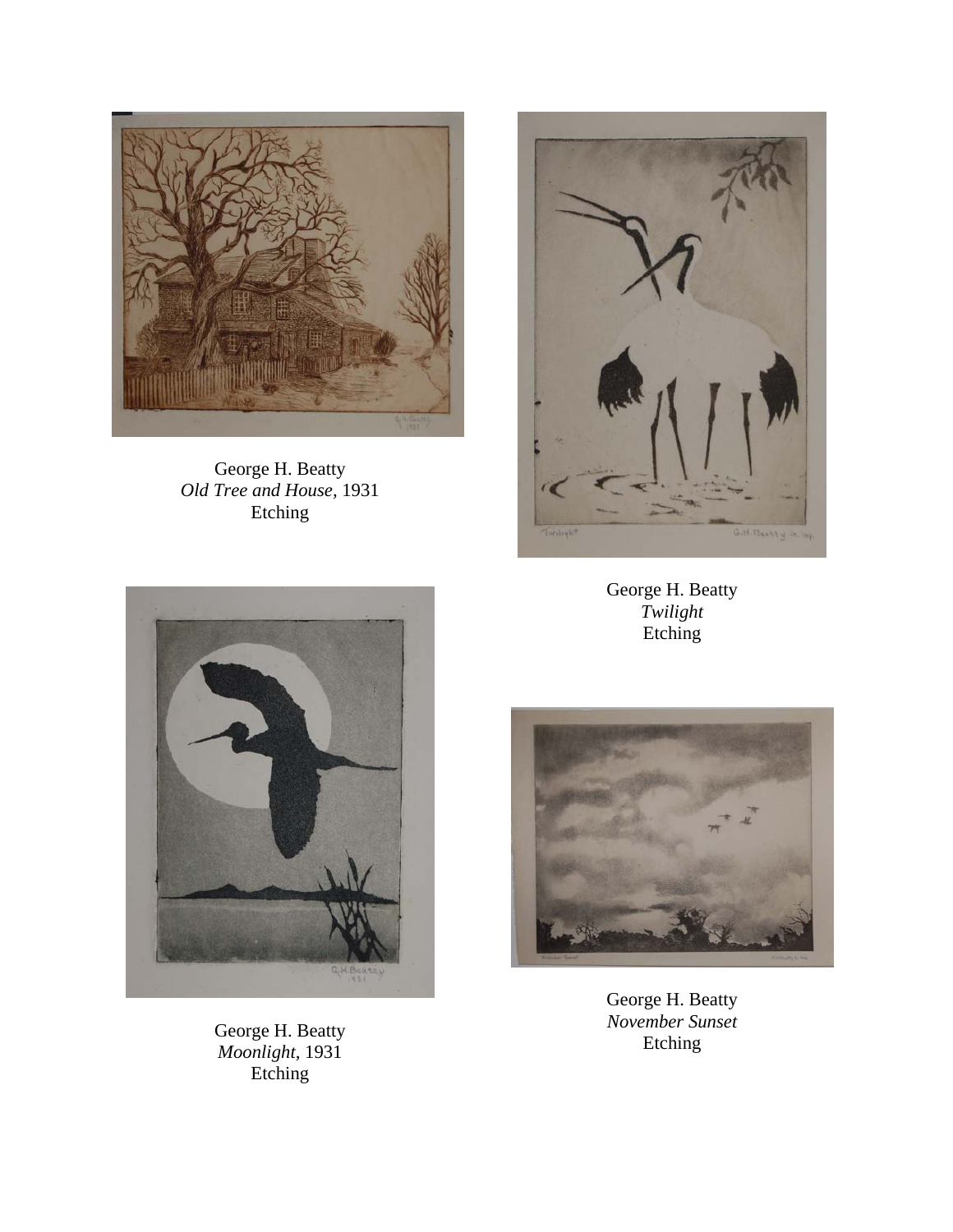

George H. Beatty *Bob White*  Dry Point Etching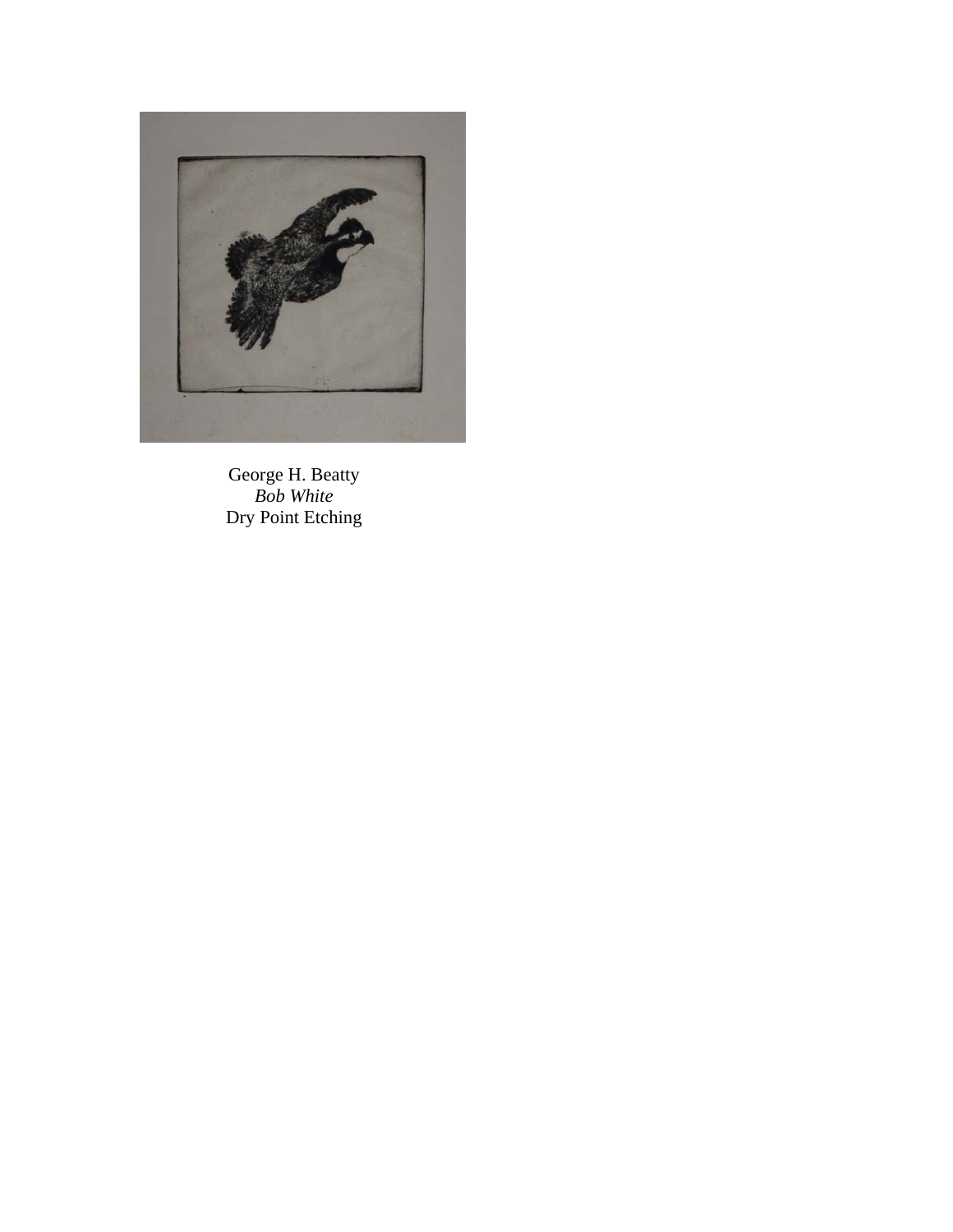

George H. Beatty *Old Fence Corner*  Etching



George H. Beatty *Flying South,* 1931 Aquatint



George H. Beatty *Sailing Ship*  Etching



George H. Beatty *Wood Duck*  Color Aquatint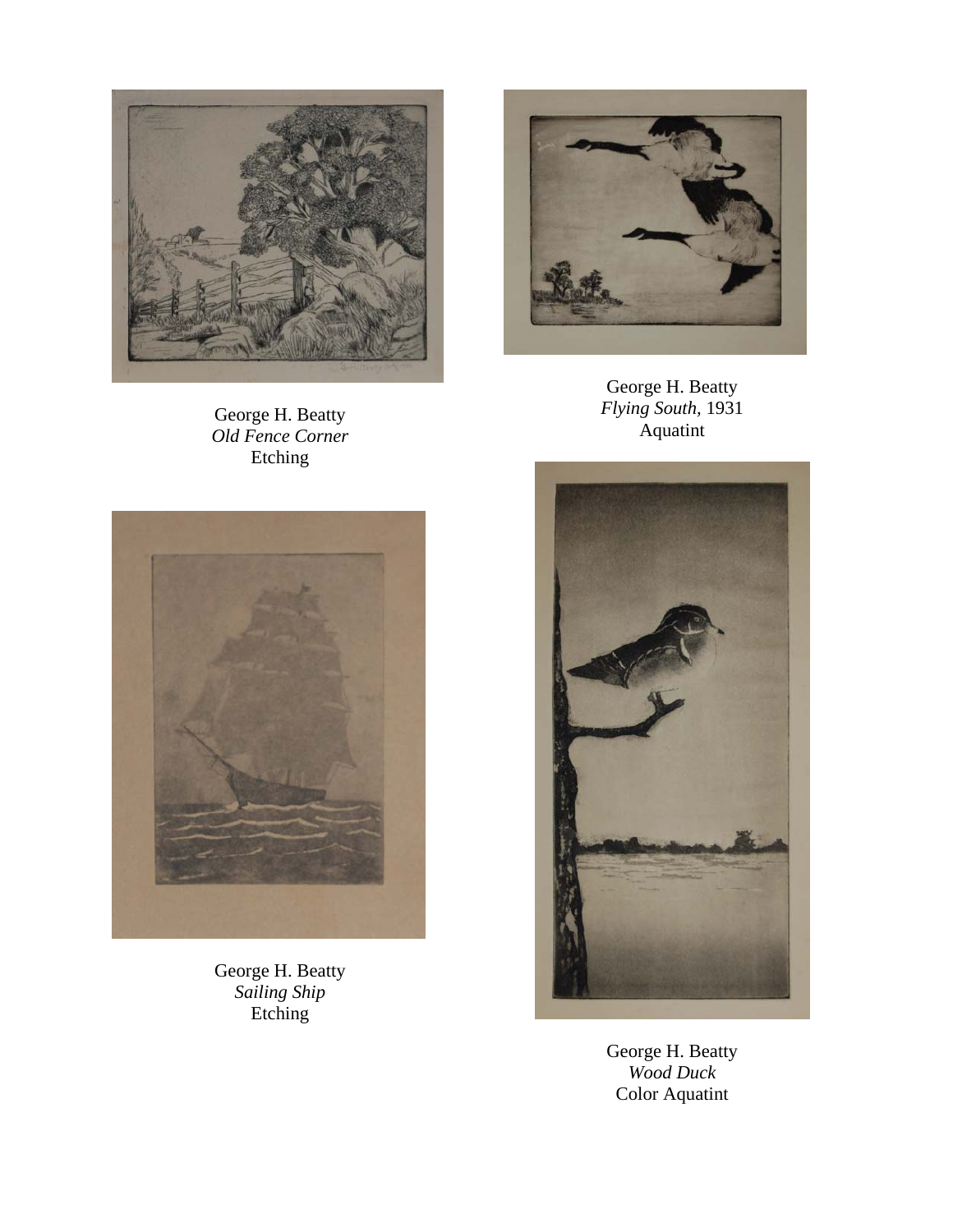



Edward C. Smith *Tower*  Etching

Edward C. Smith *Voodoo*  Etching



Unknown Artist *Geese Flying in V Formation*  Colored Print



Edward C. Smith *Earl "Bill" Horter*  Etching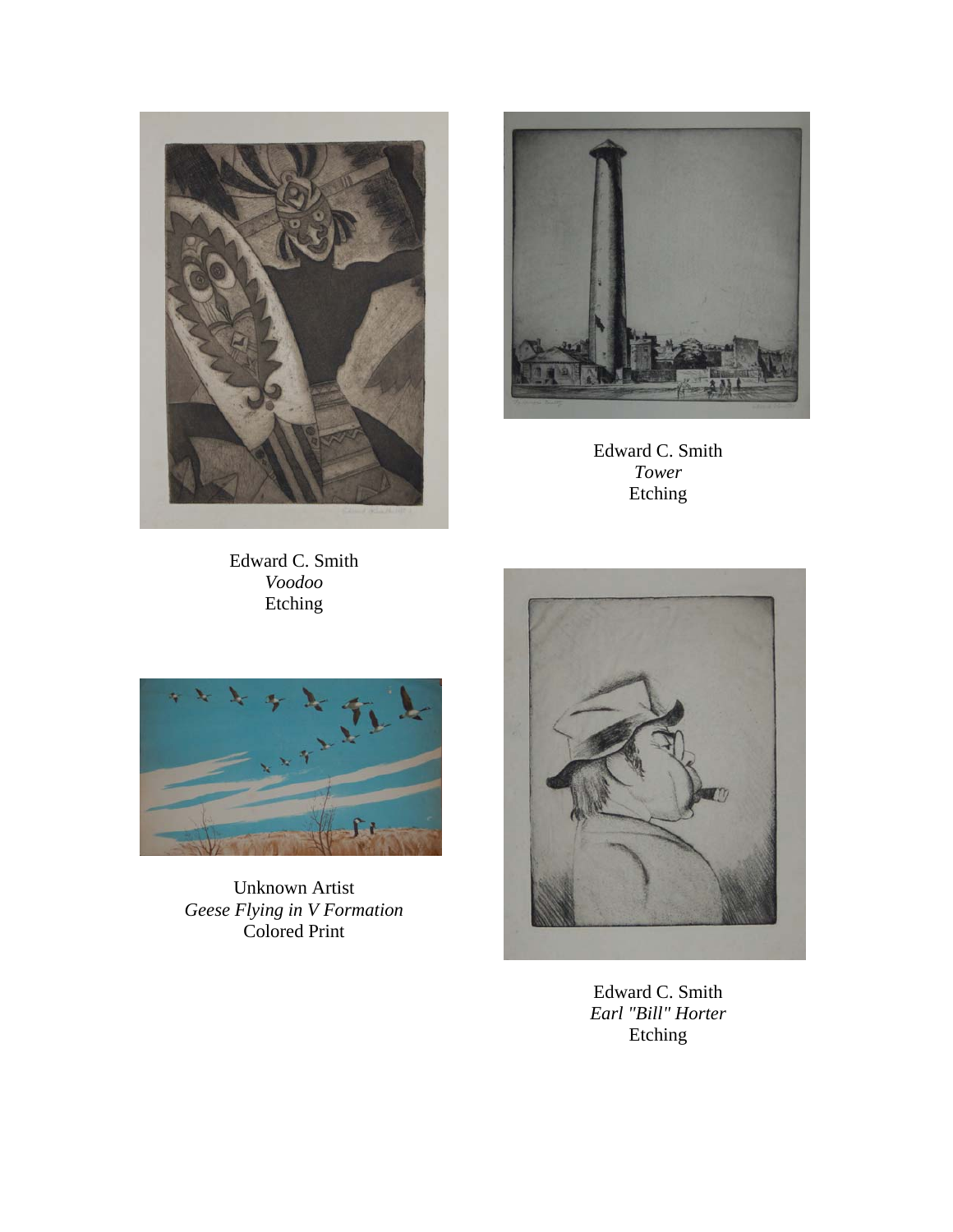

John H. Geiszel *Stair to Dock & Reflection*  Etching



Hubert S. Foster *Castle of Chillon*  Aquatint



William P. Schoonmaker *Two Swans*  Etching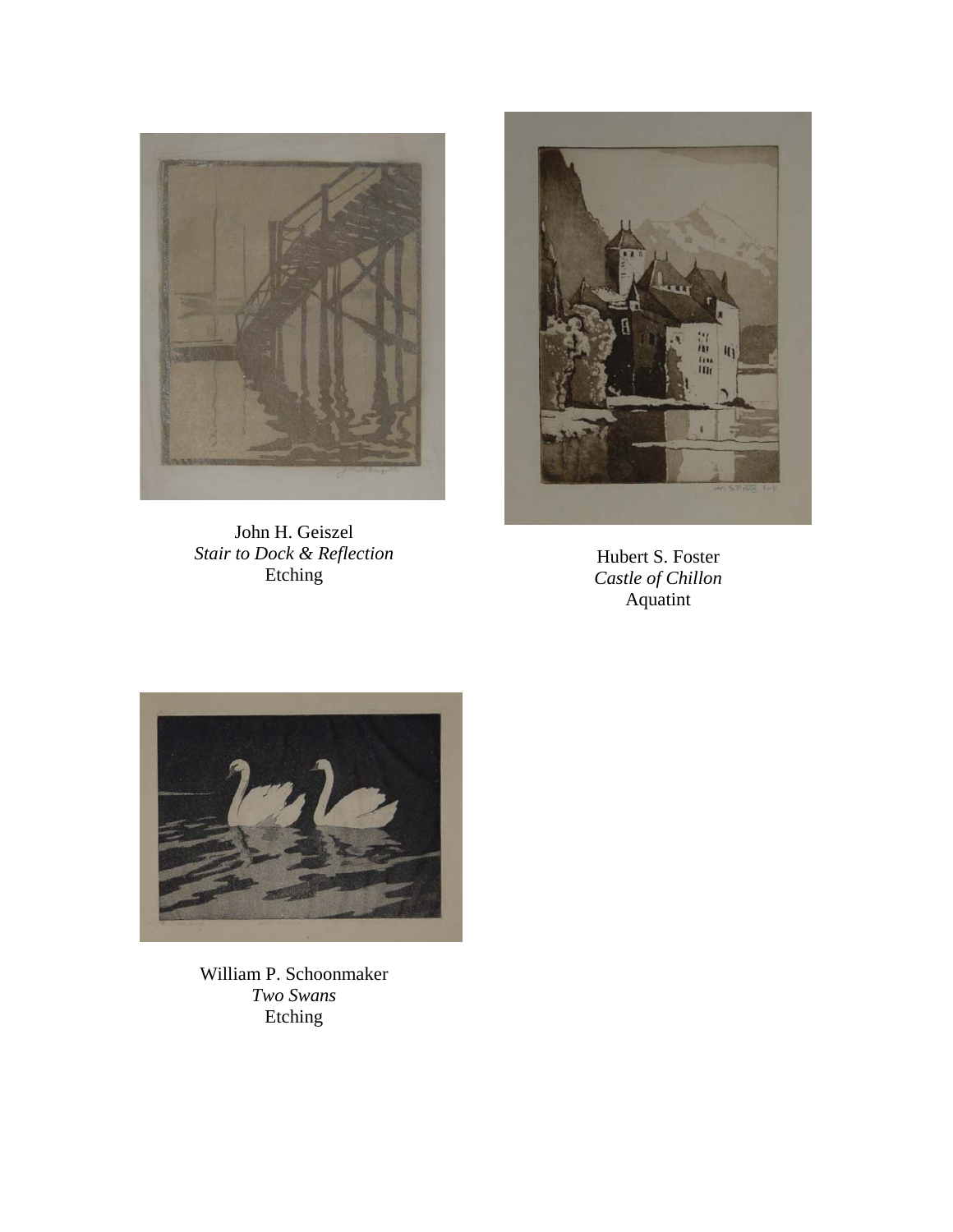

Edward C. Smith *Middle Eastern Woman on Burro*  Etching



Hubert S. Foster *Tree*  Etching



Edward C. Smith *Beached Sail Boats*  Etching



Earl Horter *Old Chinese Lanudry, New York*  Etching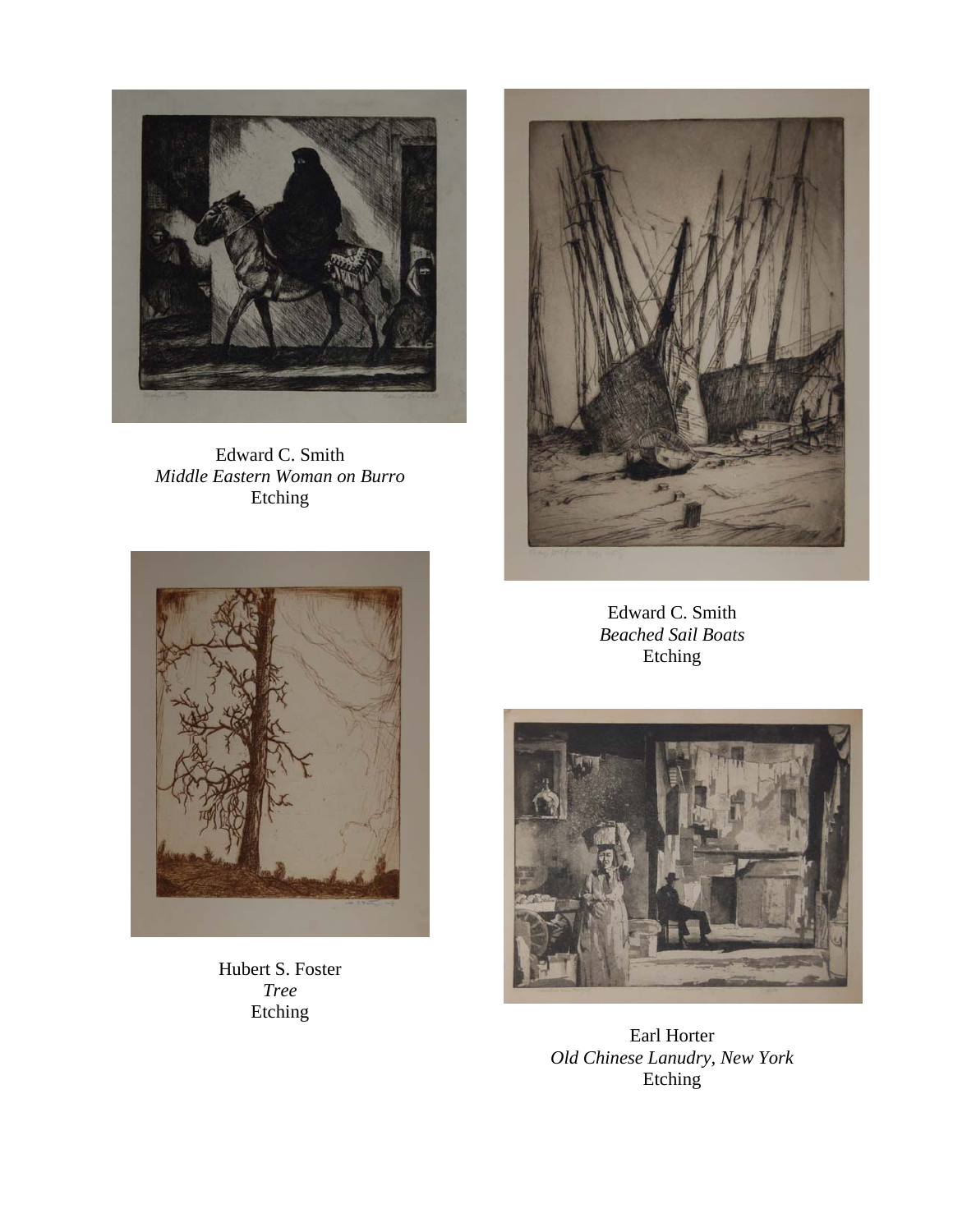

Edward C. Smith Man in Canoe by Tree Etching



Earl Horter *City at Night*  Etching



J. B. Mackenzie *Bird on Branch*  Etching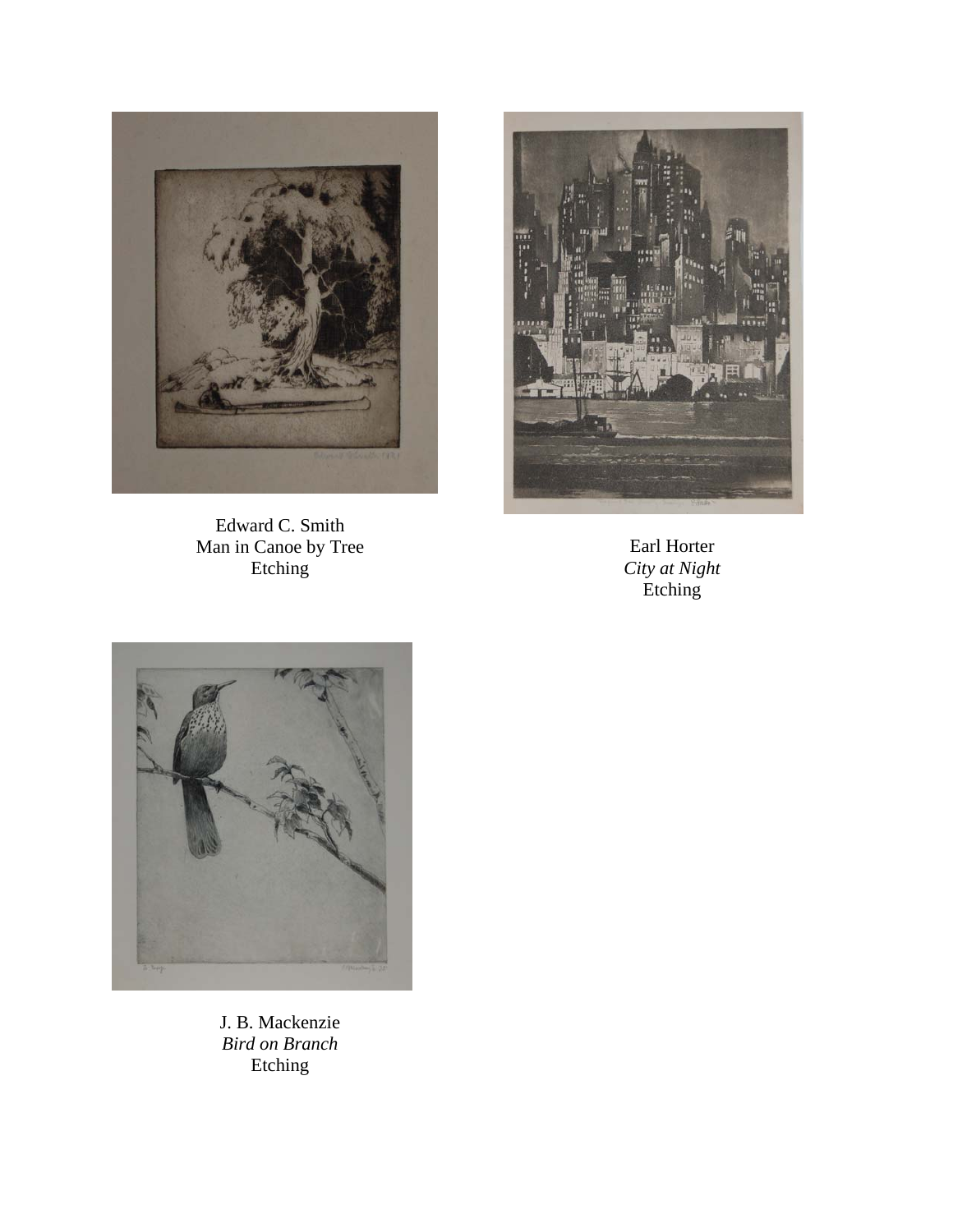

William P. Schoonmaker *Four Sisters*  Etching

Henry C. Pitz *January*  Etching



F. Townsend Morgan *The Shores of Maryland*  Etchinb  $12/50$ 



Unknown Artist *Sheep in Barn*  Photograph